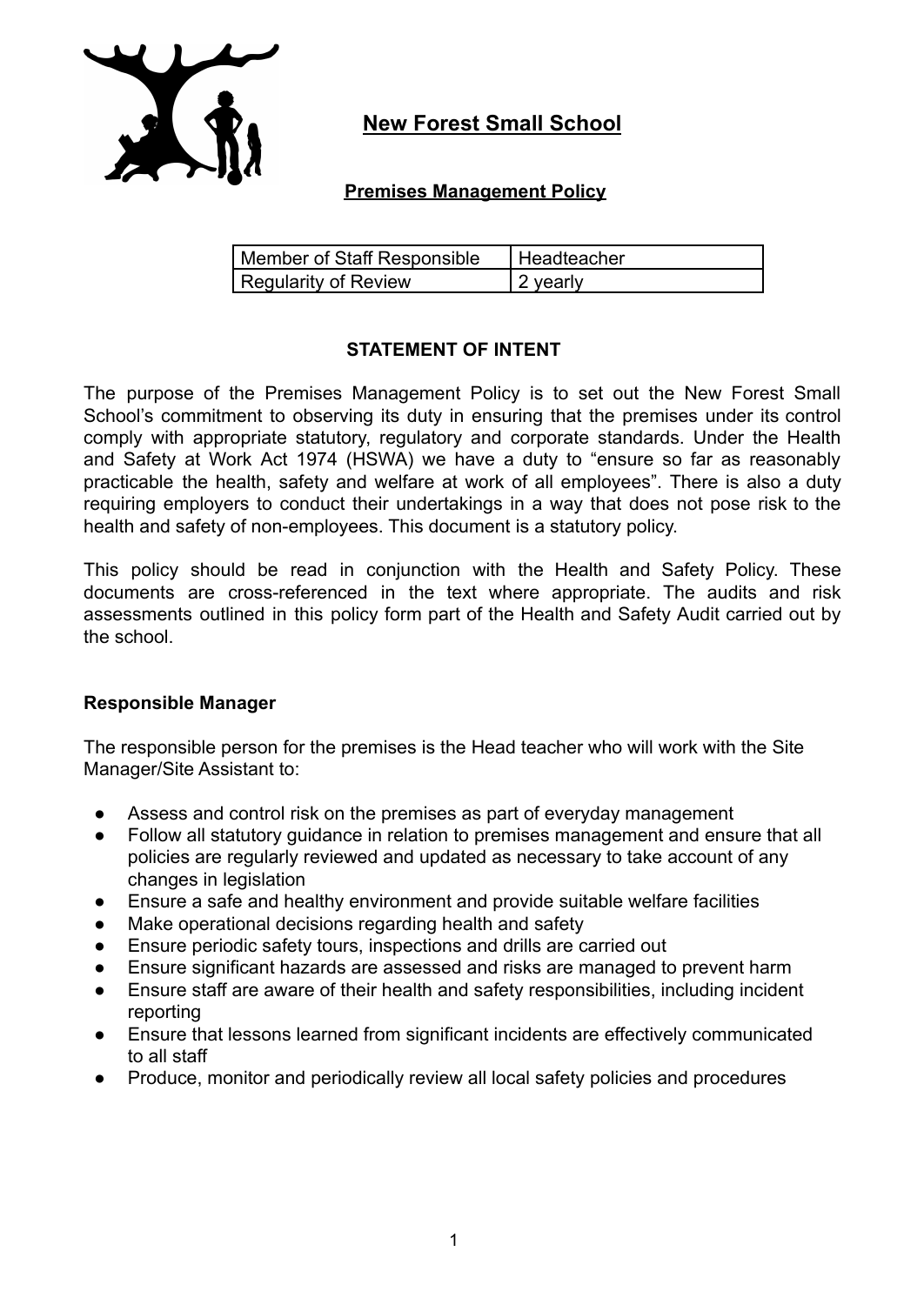# **All Staff (including volunteers)**

All staff have a statutory obligation to co-operate with the requirements of this policy and have a responsibility to co-operate with staff to achieve a healthy and safe workplace and to take reasonable care of themselves, students and others by:

- Supporting the school health and safety arrangements to assess and control risk on the premises
- Ensuring their own work area remains safe at all times
- Not interfering with health and safety arrangements or misusing equipment
- Complying with all safety procedures, whether written or verbally advised, for their own protection and the protection of those who may be affected by their actions
- Reporting safety concerns to the Site Manager
- Reporting any incident that has led, or could have led to damage or injury **(near misses)** by completing an appropriate Incident Report Form
- Assisting in investigations due to accidents, dangerous occurrences or near-misses
- Not acting or omitting to act in any way that may cause harm or ill-health to others
- Undertaking risk assessments and safety checks as required by the Site Manager, including annual risk assessments of their classroom/office/workspace.

# **Site Assistants**

The Site Manager/Site Assistant, Maggie Smith/Andi Wride, is responsible for undertaking a wide range of typical health and safety related duties on behalf of, and under the direction of the Head teacher. They are to work within the parameters of any provided training and in accordance with risk assessments and the on-site safe working practices. They are to work within their level of competence and seek appropriate guidance and direction from the responsible manager and/or the health and safety coordinator and/or RW Safety Solutions as required.

The Site manager/assistant will be responsible for the safe operation of the heating system, including the area where the fuel is stored.

The Fire officer/site assistant ( Sarah Lumber/Andi Wride ) will ensure that the portable fire extinguishers are serviced annually by a suitable external contractor.

S/he will check the fire extinguishers seals are intact on a monthly basis.

S/he will test the fire call points on a rotational basis, ensuring that all fire call points are tested regularly**.**

The Site Manager/Assistant will make regular checks on the condition of the floors, stairs and other areas of the buildings that may prove to be potentially hazardous and repair or organise repair of any defects immediately. They will be jointly responsible with all staff for reporting any hazards or defects within the school grounds. The Head Teacher will inform the Site Assistant of any potential hazards or problems that cannot be rectified immediately.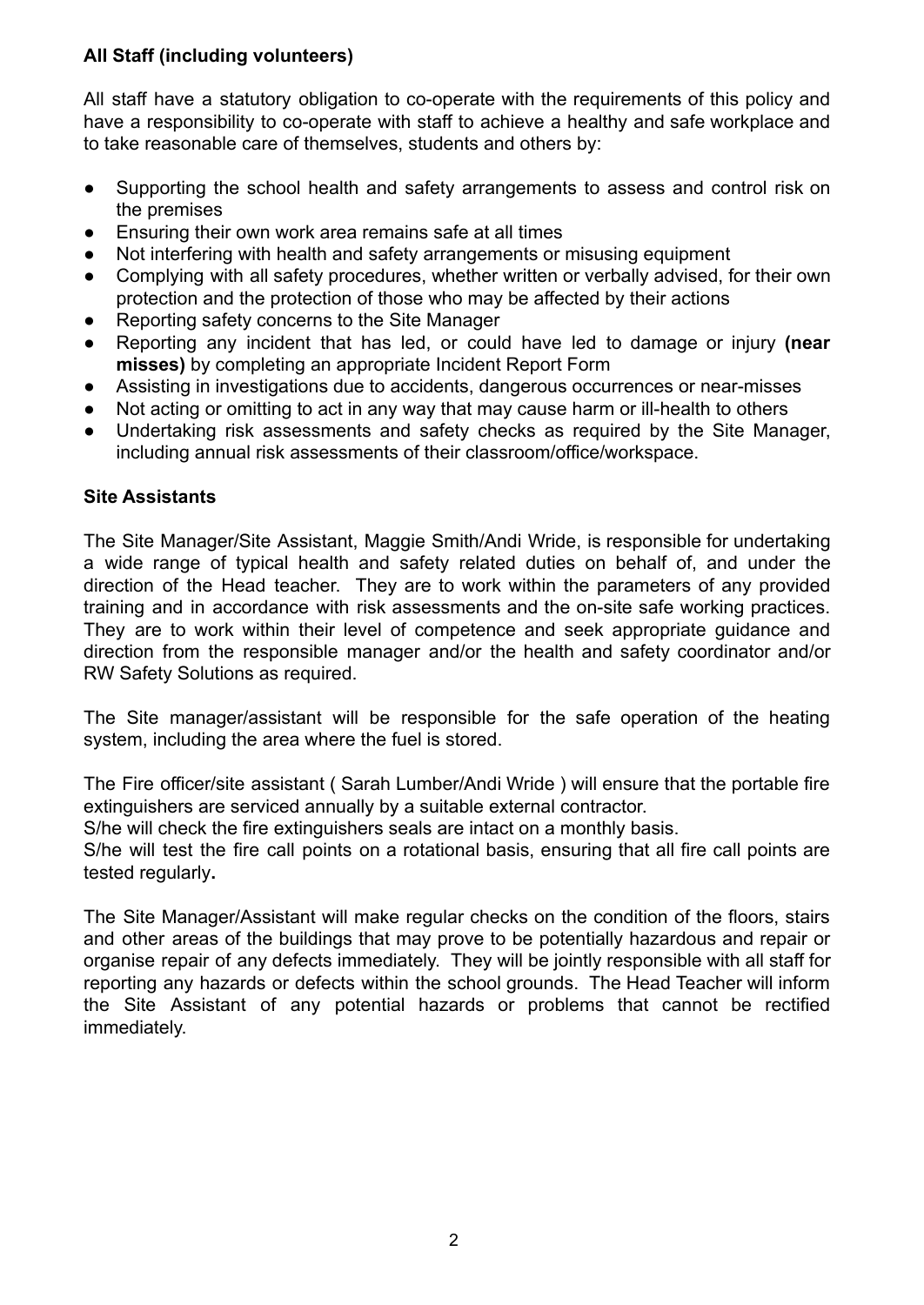### **PREMISES MANAGEMENT ARRANGEMENTS**

#### **Accessibility and the Equality Act 2010**

To comply with the Equality Act 2010, the School will reasonably address any physical features which make it impossible or unreasonably difficult for people with disabilities to access and use any or all parts of the premises. The School also has in place an Accessibility Plan which sets out its readiness to accommodate pupils and adults with disabilities and/or mobility problems.

The Federation will keep an action plan containing clear details of what Equality Act compliance works have or have not been undertaken and the reasoning behind the decisions. This action plan/audit will be reviewed at regular intervals.

#### **Asbestos Management**

As the building was built in 1850 with few alterations since, no asbestos is present in the building.

This has been confirmed by previous Site Assistant, Dave Babey, who carried out all renovations to the building in 2012.

#### **Car Parking and Vehicle / Pedestrian Segregation**

As far as reasonably practicable, the car park shall be organised in such a way that pedestrians and vehicles can circulate in a safe manner. All traffic routes shall be suitably indicated, where necessary, for reasons of health and safety.

A risk assessment is to be completed and reviewed annually to include, traffic movement within the site, pedestrian/vehicle segregation (especially at pupil arrival/departure times). car parking and how the routes are signed.

Arrangements regarding on-site traffic safety must be based on the site risk assessment and are set out in the on-site traffic procedure documentation.

#### **Community Users/Lettings/Extended Services**

Any third party users must have their own public liability insurance since the school is not insured after school hours.

- Third parties and other extended service users operate under hire agreements
- A risk assessment for the activity is completed.
- The premises is safe for use and is always inspected prior to, and after each use
- Means of general access and egress are safe for use by all users
- All provided equipment is safe for use
- Fire escape routes and transit areas are safe and clear of hazards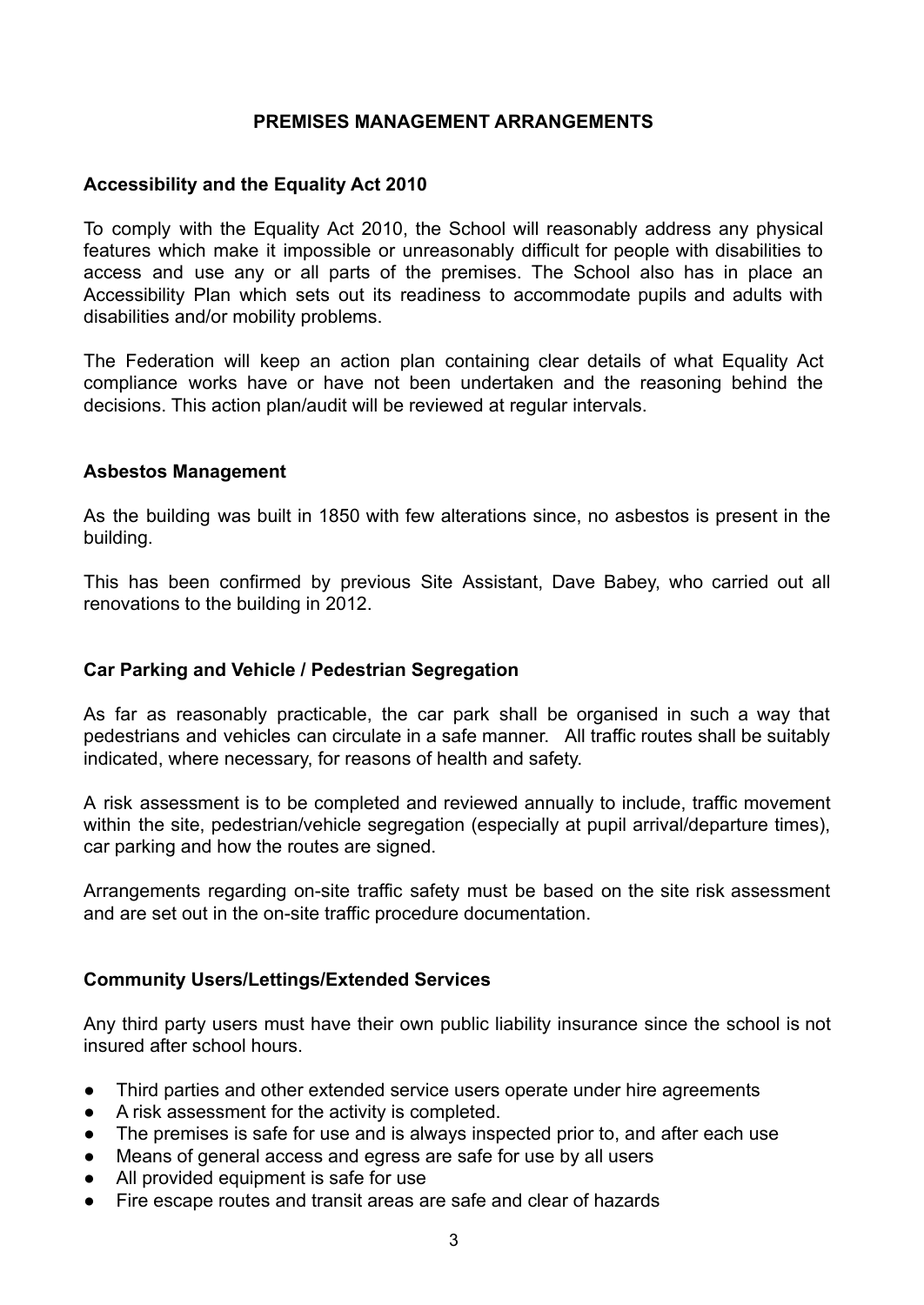Hirers/users are formally made aware of fire safety procedures and equipment

# **Compulsory Display of Notices**

The following compulsory notices will be posted in the School Office:

- Details of the person in charge of the first aid box
- Any information necessary to comply with fire legislation
- A certificate of insurance as required by the Employers Liability (Compulsory Insurance) Act 1969
- A thermometer on each floor
- A copy or abstract of relevant regulations (where still relevant)

# **Construction (Design and Management) Regulations**

The Construction (Design and Management) Regulations 2007 came into force on 6 April 2007. The New Forest Small School will comply with these regulations. For any construction project, the School will ensure that the work being carried out is done so, as far as reasonably practicable, without risk to the health and safety of any person.

Suitable welfare arrangements will be made available to the workers.

All construction works will comply with the Workplace (Health, Safety and Welfare) Regulation 1992.

## **Contractors on Site**

As far as possible, contractors should complete work during school holidays or after hours.

Appropriate safe selection procedures are to be used to ascertain competence and statutorily required qualifications. Prior to engaging their services, the Head Teacher must ensure that the contractor that is proposed for carrying out the work has a current health and safety policy, has current suitable insurances in place, and where necessary has the appropriate qualifications, for example CORGI or NICIEC registered for work in connection with gas and electrical installations respectively. Adequate risk assessments must be sighted to demonstrate their safe working practices for specific work being undertaken.

All contractors must report to the office where they will be asked to sign the visitors book, and will be issued with the local written contractor induction brief that includes all relevant details of fire safety procedures & local safety arrangements.

Whenever alterations or changes are made to the building or the external environment, checks are to be made to ensure that they do not disadvantage pupils or staff with disabilities, according to the provisions of the 2010 Equality Act relating to indirect discrimination and in conjunction with the school's Accessibility Plan.

# **Electrical Safety**

The Electricity at Work Regulations 1989 extend the responsibility of the School beyond the general duty of care owed under ss2 and 3 of the Health and Safety Act 1974.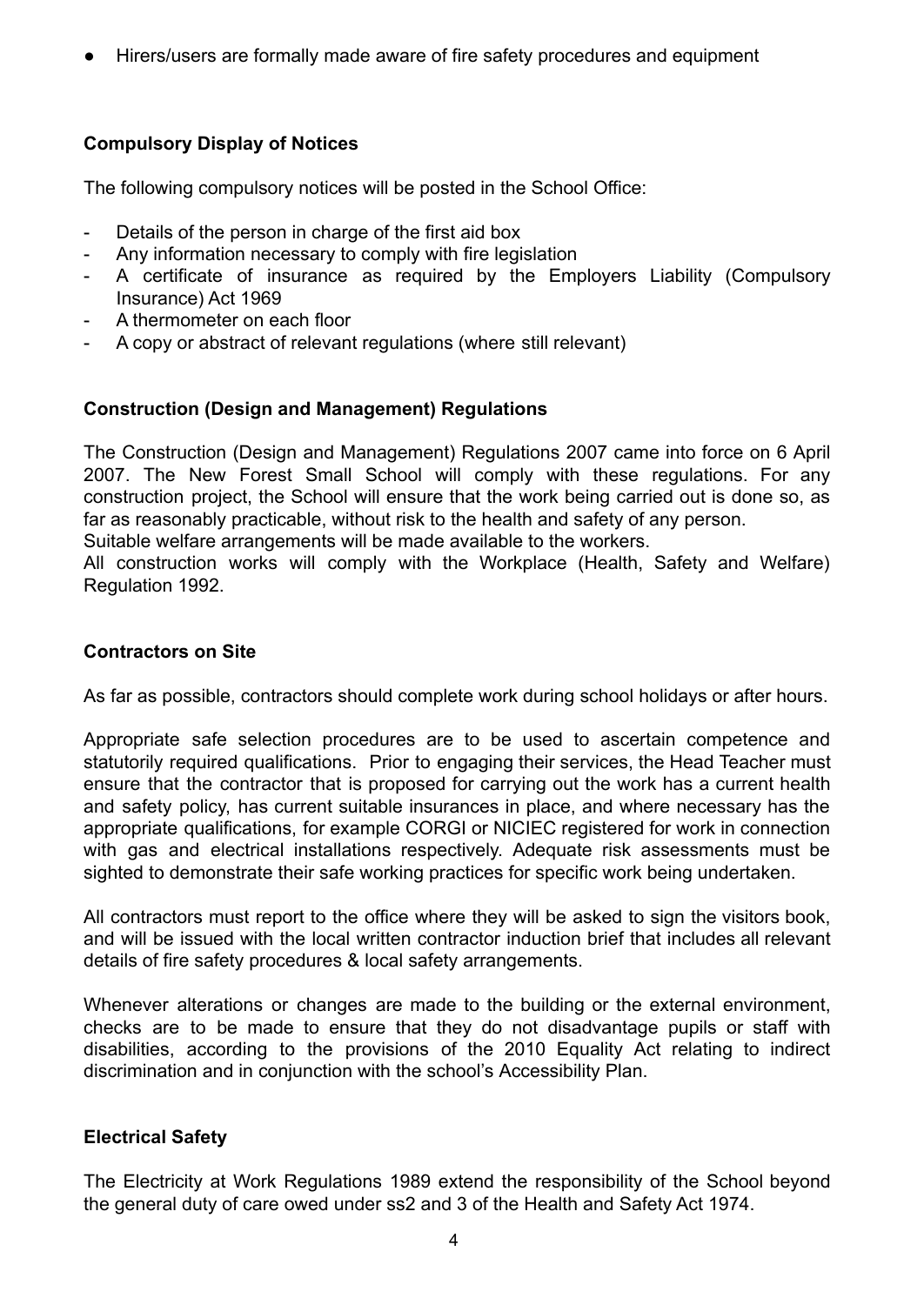The School will comply with all Regulations covering electrical safety, such as The Provision and Use of Work Equipment Regulations 1998, which deals with the safety and maintenance of portable electrical equipment and fixed electrical installation tests.

The Head teacher/Site Manager/site Assistant will ensure that:

- Only authorised and competent persons are permitted to install or repair equipment.
- Where 13-amp sockets are in use, only one plug per socket is permitted.
- Equipment is not to be used if found to be defective in any way.
- Defective equipment is to be reported & immediately taken out of use until repaired.
- All portable electrical equipment will be inspected/tested at intervals of between one and four years in accordance with the advice given by the health and safety executive.
- Equipment testing/inspection can only be carried out by a competent person.
- The competent person to be used is the Site Assistant or other trained member of staff.
- Private electrical equipment is not to be brought onto the premises or used unless its use is approved by management and it has been tested.
- New equipment must be advised to the Head Teacher in order that it can be added to future PAT testing schedules.
- Full records of approved equipment must be maintained in the School Office.

Any defective or suspected defective equipment, systems of work, fittings etc. must be reported to the Site Manager and attended to as soon as possible.

All permanent electrical installations (fixed wiring and all distribution boards and safety devices) must be tested by a qualified person at least every five years, or more often at the discretion of the Site Manager. Any defective or suspected defective electrical installations must be reported to the Site Manager and attended to as soon as possible.

# **Emergency Lighting**

The School undertakes to ensure routine inspection and testing of emergency lighting. This includes daily, monthly, six monthly and three yearly regimes of inspection and/or testing. BS 5266 Part 1 makes the appropriate recommendations.

### **Emergency Procedures**

General emergency evacuation for non-fire related emergencies is to be carried out in accordance with the school's emergency evacuation plan. The school has a fire emergency plan for fire related emergencies and an emergency evacuation plan for all non-fire emergencies.

All staff will receive a brief and/or a copy of the emergency evacuation plan at induction, and they will be periodically provided with updated information as the emergency evacuation plan is routinely reviewed and amendments are introduced. The emergency evacuation plan will be prominently displayed in all the classrooms, the medical room, the studio, the staff room / kitchen and the school office.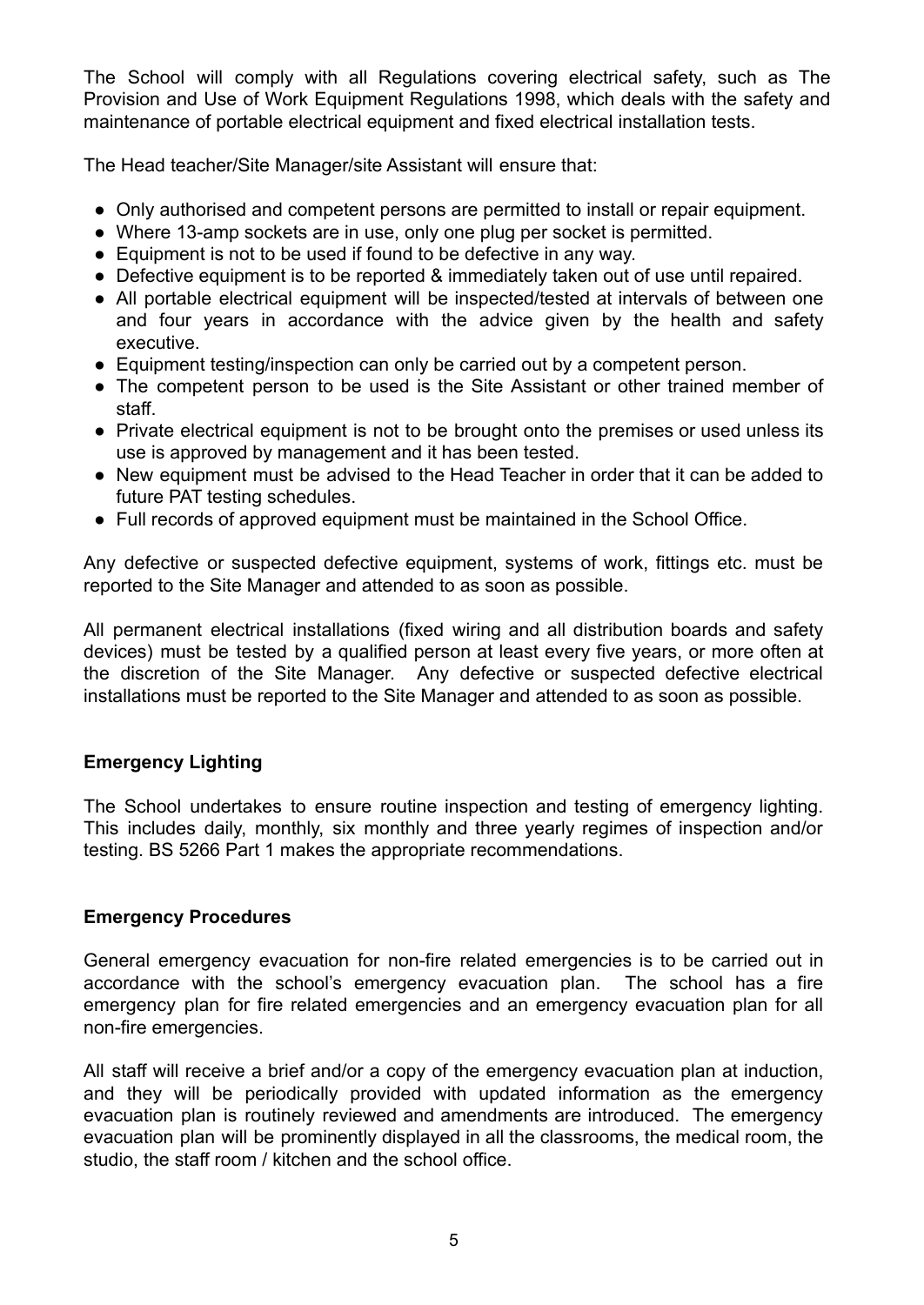Personal Emergency Evacuation Plans are to be completed by LSAs where appropriate, provided and exercised for any vulnerable persons to be able to ensure safe, assisted evacuation in the event of an emergency incident.

# **Fire Safety**

Sarah Lumber is the fire safety co-ordinator and the immediate point of contact for all fire safety related enquiries on site. The Office Administrator, Caroline Bright, is the deputy fire safety co-ordinator and the first contact in the event that the Fire Marshal is unavailable. Both are competent persons for fire safety on the premises as defined by the Regulatory Reform (Fire Safety) Order 2005(b).

The Fire marshal with assistance from the Office Administrator as appropriate, will ensure that:

- All staff are made aware of the fire safety procedures
- Fire safety procedures are readily available for all staff to read
- Fire safety information is provided to all staff at induction and periodically thereafter
- Fire safety notices are posted in the key areas of the building close to the fire points
- Evacuation routes and assembly points are clearly identified
- Emergency routes and exits are kept clear and checked daily
- Staff are aware of their own responsibilities for knowing the location of fire points and fire exits. They should also know the location of the assembly point in the event of fire
- All staff are familiar with the flammable potential of materials and substances that they use and exercise maximum care in their use, especially with those marked flammable
- Fire evacuation procedures, fire safety training, firefighting equipment testing and fire alarm testing are carried out in accordance with corporate guidance and the premises fire safety manual
- The results of all tests and checks are recorded in the online Fire Safety Log
- The fire risk assessment is reviewed annually by the Site Manager, and amended as soon as new hazards or required amendments are identified

More information on fire safety is available in the Fire Safety Policy and the Fire Safety Manual.

# **First Aid**

Arrangements regarding first aid provision are set out in the First Aid Policy. The names and locations of the first aid trained staff on site are listed in the first aid policy and also clearly signposted around the school. First aid is never to be administered by anyone except first aid trained staff with in-date training certification, operating within the parameters of their training.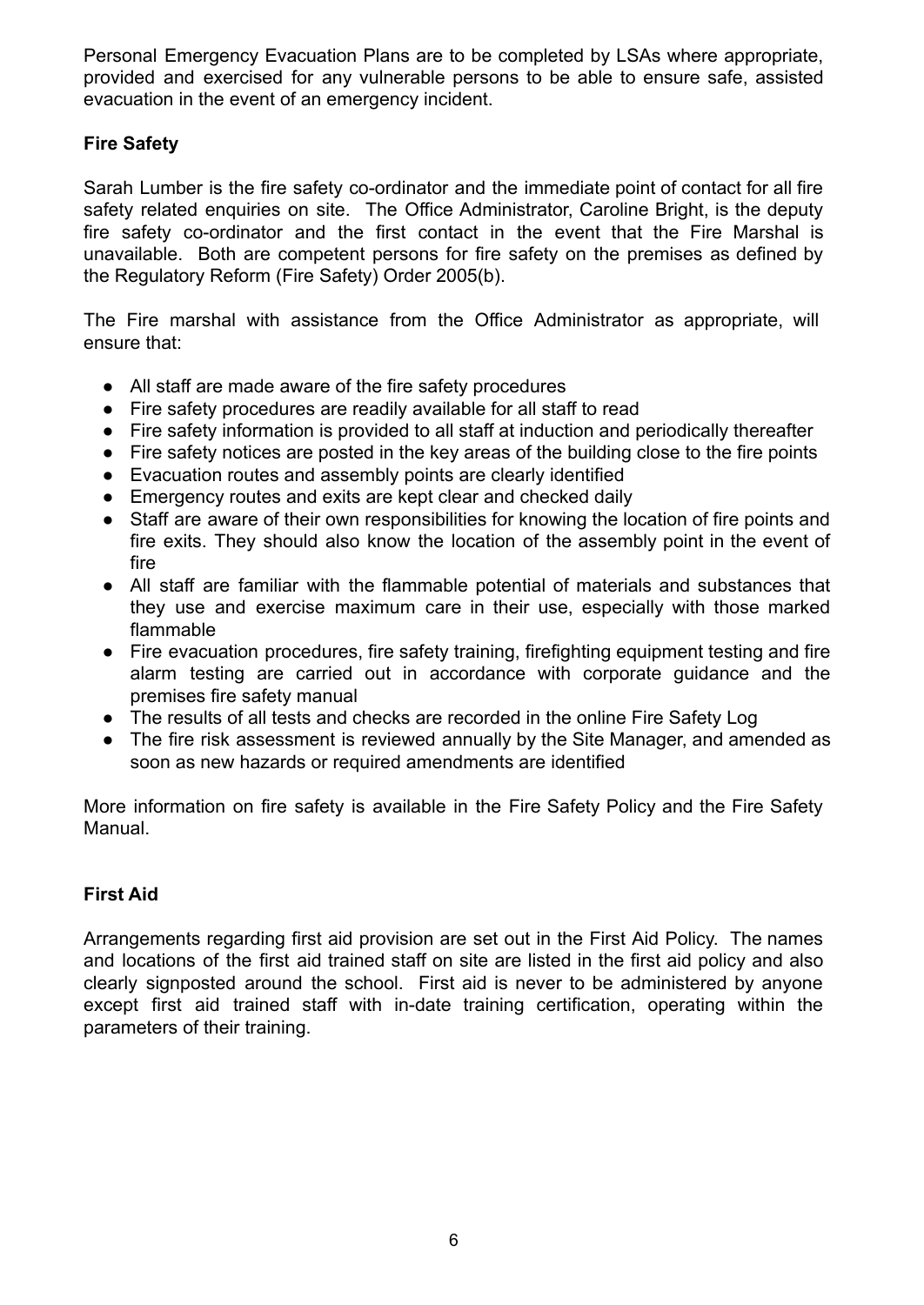# **General Equipment**

All general equipment requiring statutory inspection and/or testing on site will be inspected by appropriate competent contractors.

Equipment is not to be used if found to be defective in any way. Defective equipment is to be reported and immediately taken out of use until repairs can be carried out.

# **Glazing**

Glazing has been inspected and found to comply with statutory requirements. In the event that any glazing has to be replaced, the School will ensure that its compliance with Regulation 14 of the Workplace (Health, Safety and Welfare) Regulations 1992 is maintained.

# **Good Housekeeping**

Tidiness, cleanliness and efficiency are essential factors in the promotion of good health and safety. The following conditions are to be adhered to at all times:

- All corridors and passageways are kept tidy and free from obstruction
- Shelves in storerooms and cupboards are stacked neatly and not overloaded
- Floors are kept clean and dry, and free from slip and trip hazards
- Emergency exits and fire doors are not obstructed in any way
- Supplies are stored safely in their correct locations
- Rubbish and litter are cleaned and removed at the end of each working day
- Poor housekeeping or hygiene conditions are immediately reported

### **Hazardous Substances**

COSHH assessor – The school is training Sarah Lumber for this role.

Hazardous substances, materials, chemicals and cleaning liquids are not permitted to be used or brought into use on site unless a documented COSHH assessment has been undertaken by the trained COSHH assessor, and the product has been approved for safe use on site by the Site Manager.

Teachers of Art & Science will ensure that a documented COSHH assessment has been undertaken by the trained COSHH assessor. All other COSHH assessments will be carried out by the COSHH trained Assistant Site Manager or other trained member of staff.

When using a harmful substance, whether it is a material, cleaning fluid or chemical substance, staff must ensure that adequate precautions are taken to prevent ill-health in accordance with the COSHH assessment completed for that hazardous substance. Staff must never attempt to use a harmful substance unless adequately trained to do so, and then only when using the safe working practices and protective equipment identified in the COSHH assessment.

All hazardous substances are to be stored in the secure and signed storage when not in use which are: chemical store in Science clean up room outside, the Science prep room (Cell 1), and cleaning cupboard located in the upstairs girls toilet. These remain locked at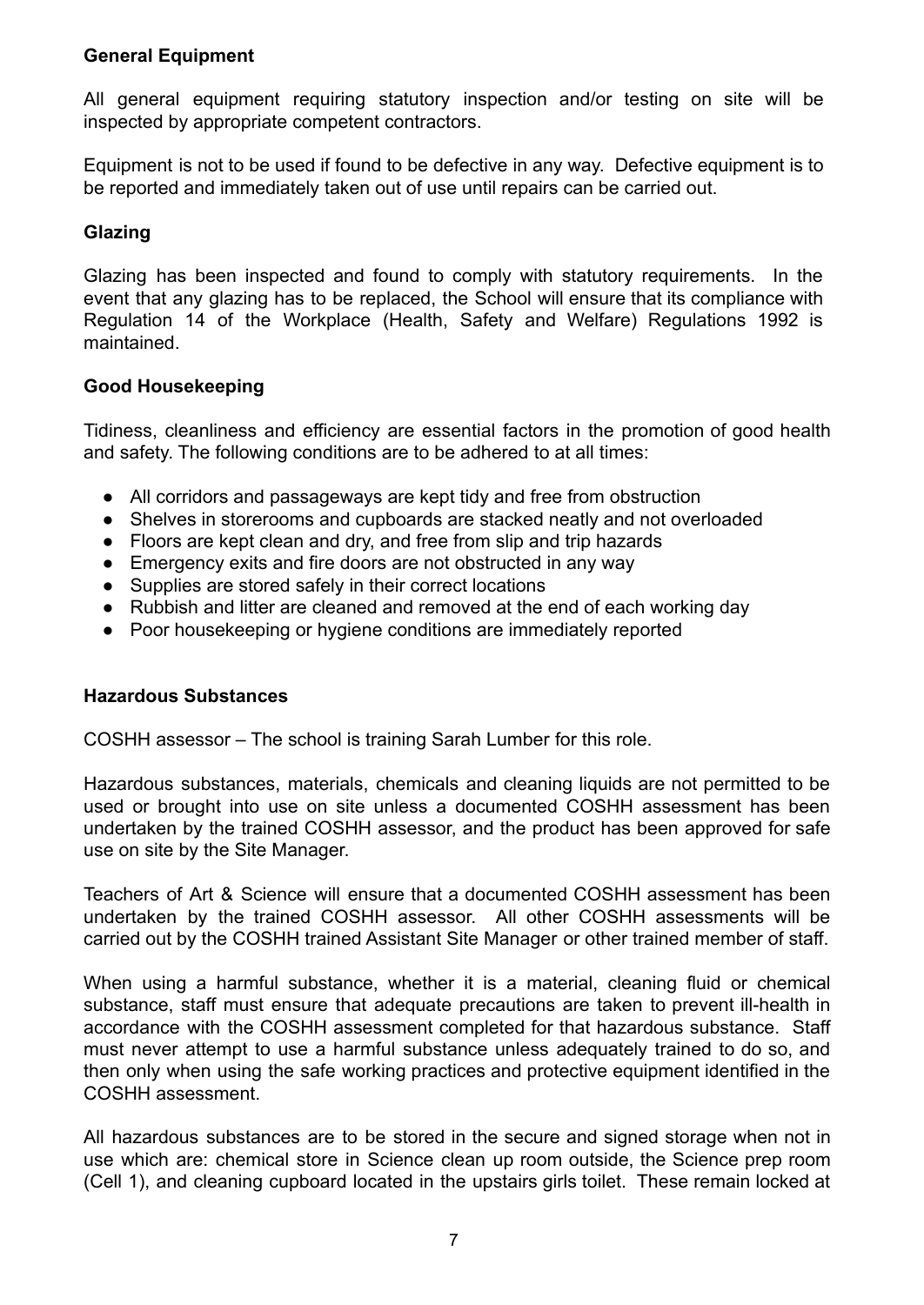all times. Non-toxic cleaning substances are kept in the kitchen (washing up liquid & tea tree sprays) for use by pupils to clean classroom tables.

The Site Manager will make annual checks on the storage of hazardous substances.

#### **Heating and Hot Water**

The Site Manager/Site Assistant are responsible for ensuring that the hot water supply and heating for nursery and primary classrooms are to be maintained below 43C as required by legislation to avoid scalding.

### **Inspections and Monitoring**

Daily monitoring of the premises, through working routines and staff awareness, is expected to identify general safety concerns and issues which should be immediately recorded in the H&S Concerns file which is kept in the School Office.

Monitoring and inspections of individual classrooms will be carried out by teachers. The Head Teacher/Site Manager will walk around the external areas and internal (other than classrooms) on a regular basis and record any concerns in the H&S file.

Routine documented inspections of the premises will be carried out every half year. Inspection findings are to be recorded in the H&S inspection file.

The Head Teacher/Site Manager will notify the Site Assistant of any defects that require immediate attention.

The premises inspection reports will be signed by the Head Teacher/Site Manager and retained on file. Any identified high level risks or safety management concerns are to be actioned via the Site Assistant.

### **Kitchens**

The kitchen equipment is only to be used by staff. Pupils may collect tea tree spray and cloths from the sink area.

### **Legionella Management**

Risk assessment for Legionella management on site is the responsibility of the School Owner who will ensure that a competent assessor is contracted every two years to check that the Legionella risk remains negligible or advise on necessary action if applicable.

### **Playground Equipment**

Maggie Smith checks the playground daily. Any issues to be reported to Maggie and recorded on a risk assessment form. Maggie will complete the risk assessment and respond accordingly. If a problem occurs with a small piece of equipment it should be removed to the Maggie's DT shed in the first instance, any larger equipment should be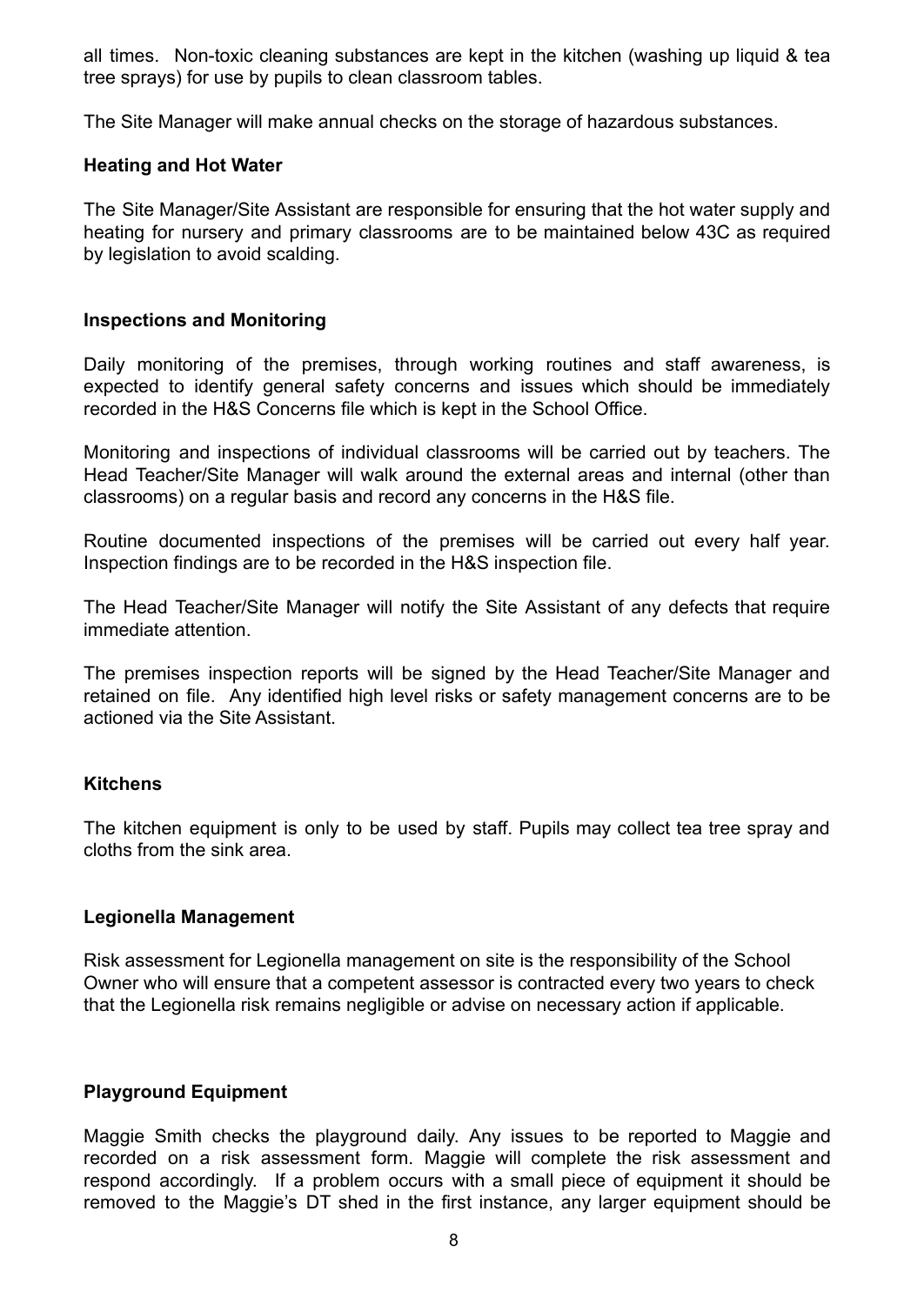cordoned off. All playground equipment will be inspected and tested annually by a competent person. The school owner has final oversight.

## **Provision of Information**

The Site Manager will ensure that information systems are established so that staff are periodically provided with information regarding safety arrangements on the premises. These systems are staff meetings, email distribution, meeting minutes.

Local health and safety advice is available from the Site Manager, and RW Safety Solutions can provide both general and specific advice.

The Health and Safety Law poster is displayed on the noticeboard.

### **Risk Assessment**

Risk assessments must be undertaken for all areas where a significant risk is identified or a possibility of such risk exists.

The Head Teacher is the risk assessor on site who will oversee the correct completion of risk assessments as appropriate. Risk assessments will be carried out by those staff with the appropriate knowledge and understanding in each area of work.

All risk assessments and associated control measures are to be approved by the Head Teacher prior to implementation.

Completed risk assessments are listed in the Risk Assessment file and will be reviewed periodically in accordance with each risk assessment's review date as listed.

### **Training**

Training in maintaining the premises in a safe condition will be provided and recorded for all new staff/volunteers as part of their broader health and safety training in accordance with the Staff Induction Checklist.

The Site Manager is responsible for ensuring that all staff/volunteers are provided with adequate information, instruction and training regarding their safety at work. A training needs analysis will be carried out from which a comprehensive health and safety training plan will be developed and maintained to ensure health and safety training is effectively managed for all staff who require it.

All staff will be provided with the following as a minimum training provision:

- Induction training regarding all the requirements of this health and safety policy
- Appropriate training regarding risk assessments and safe working practices
- Updated training and information following any significant health and safety change
- Specific training commensurate to their own role and activities
- Periodic refresher training that will not exceed three yearly intervals

Training records are held by the health and safety coordinator who is responsible for coordinating all health and safety training requirements, maintaining the health and safety training plan, and managing the planning of refresher training for all staff.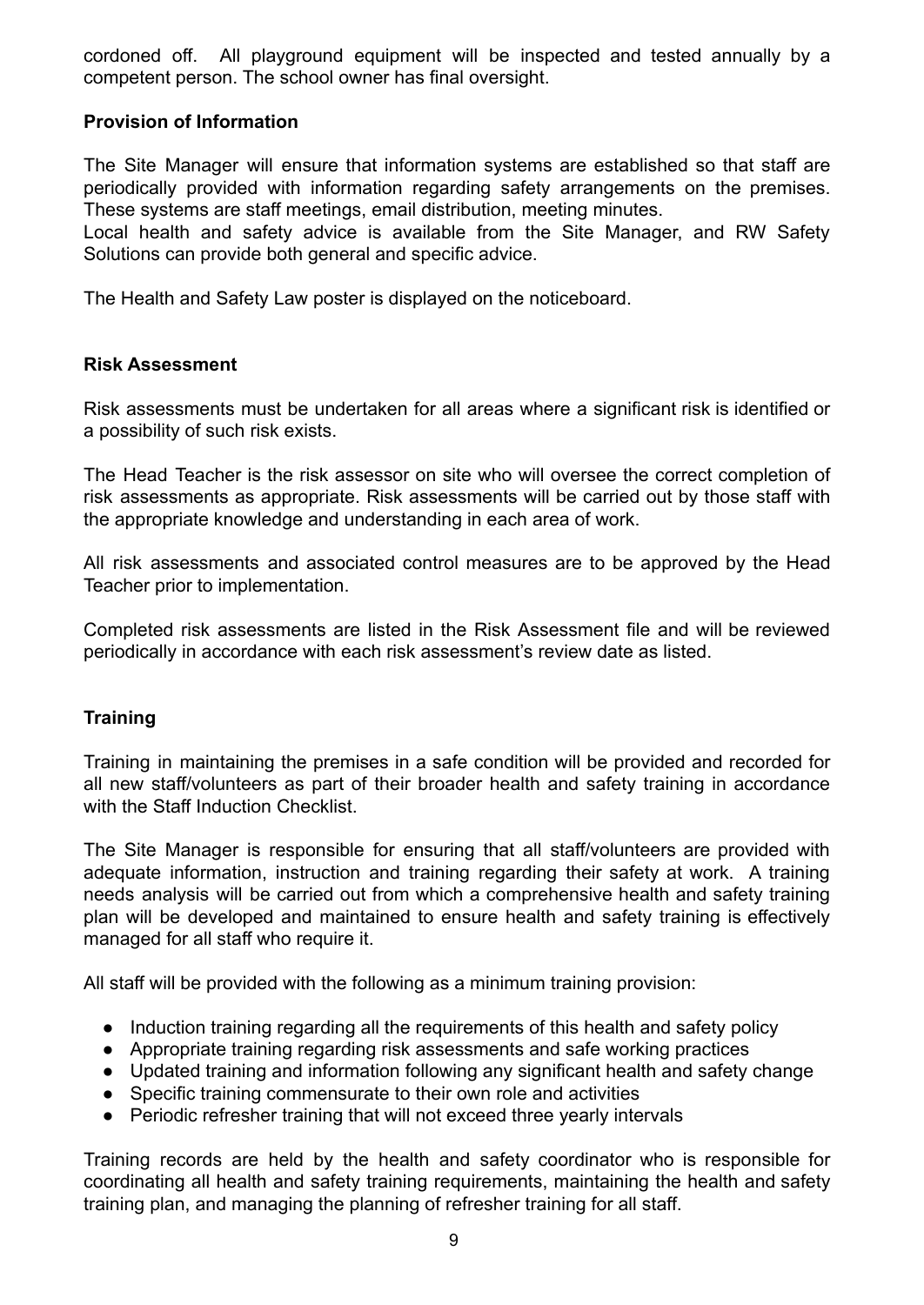# **Tree Safety**

The School recognises its legal responsibility for tree safety under the Health and Safety at Work Act 1974 and Occupiers Liability Act 1957 and 1984.

The Site Manager is responsible for ensuring that trees subject to regular public access, especially by children, are inspected regularly for structural damage or decay that may render them unsafe. This should involve a quick visual check for obvious signs that a tree is likely to be unstable and be carried out by a person with a working knowledge of trees and their defects, but who need not be an arboriculture specialist. The Site Manager will ensure that any system that is put in place for managing tree safety is properly applied and monitored and that any concerns about trees are recorded in an appropriate way.

Once a tree has been identified by a check to have a structural fault that presents an elevated risk, action should be planned and taken to manage the risk. Any arboriculture work required should be carried out by a competent arboriculturist; as such work tends to present a relatively high risk to the workers involved.

### **Visitors**

All visitors must initially report to the main reception where they will be provided with the key health, safety and fire safety information to enable them to act appropriately and safely in the event of an incident.

Visitors to the premises will sign the visitor book and be provided with health and safety information.

### **Work at Height**

Work at height is always to be undertaken in accordance with the school's general or specific work at height risk assessments. Specific or higher risk tasks will be carried out in accordance with a specific risk assessment for that task.

The competent person for work at height on the premises who has completed Ladder training (Anouchka Langford) and is authorised to:

- Use steps, stepladders and leaning ladders in accordance with their training
- Provide step stool instructional training briefs to staff in accordance with SGP 23-08
- Provide stepladder and steps training to non-essential users using the Children's Services *Stepladder & Steps Safety* user training presentation
- Carry out periodic inspections of all on-site ladders, stepladders and podium steps
- Remove access equipment from use if defective or considered inappropriate for use

The competent person for work at height and all other staff are not permitted to use any other access equipment for work at height without specific training. This includes the use of scaffolding, mobile towers and mobile elevated work platforms.

Work at height on the premises is only permitted to take place under the following conditions: